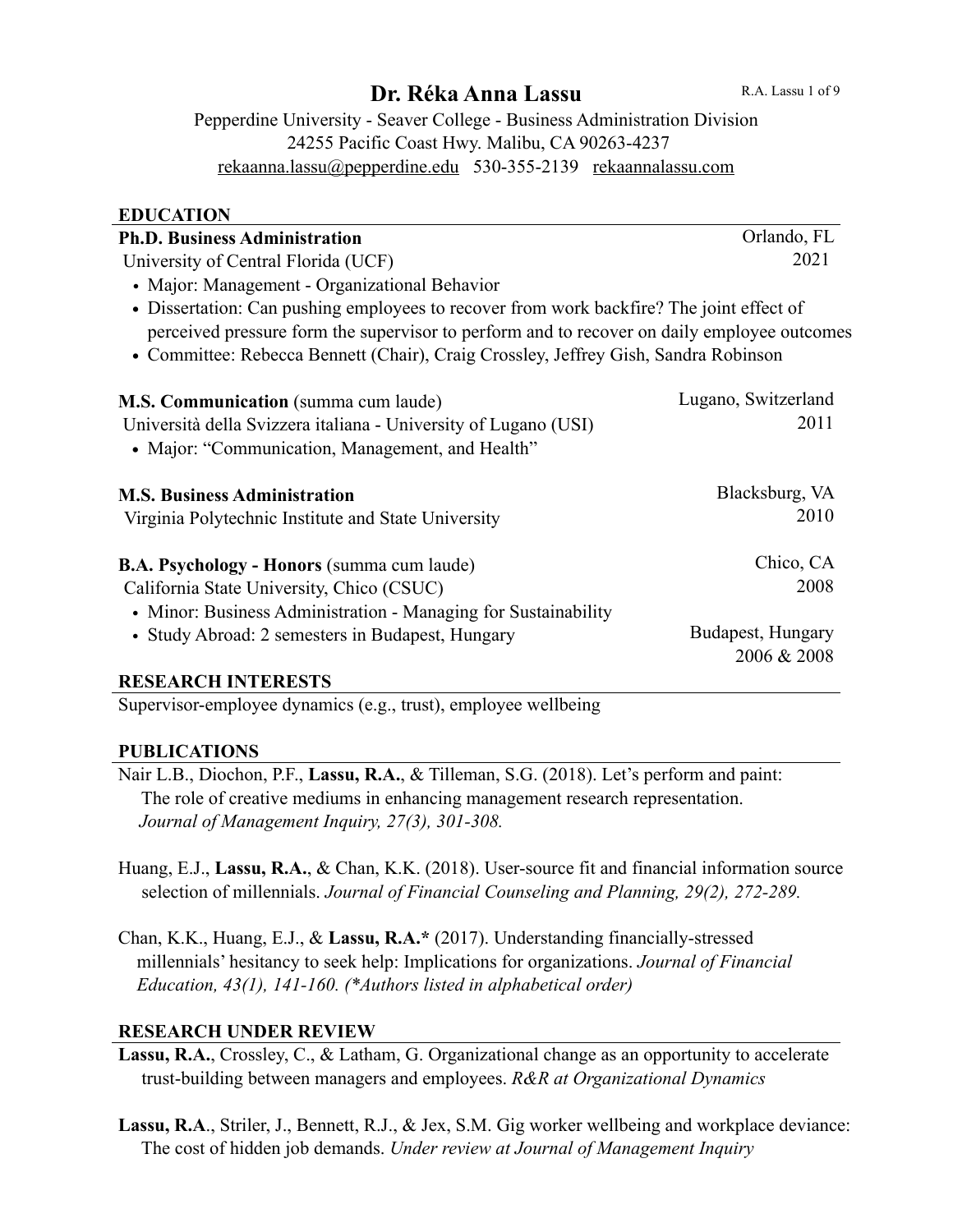#### **RESEARCH IN PROGRESS**

- Gish, J.J., Stephan, U., Williamson, A., & **Lassu, R.A.** Entrepreneur wellbeing: A clinical trial for a mobile cognitive behavioral therapy intervention. *IBR approved & NIH registered; Preparing for data collection. Target: Journal of Applied Psychology*
- **Lassu, R.A.** Behavioral Ethics. Sage Publishing Business Core textbook. *Writing book chapter*
- Cooper, C., Kong, D.T., Crossley, C., **Lassu, R**.A., & Peng, J. A work-home resource model of felt trust. *Finalizing manuscript. Target: Journal of Applied Psychology*
- Ashkanasy, N.M., Bennett, R.J., **Lassu, R.A.**, Martinko, M.J., & Zyphur, M. Toxic versus inspiring leadership: The impact of individual differences in attributions of high performance demands. *Analyzing data. Target: Academy of Management Journal*
- **Lassu, R.A**., Whiting, S.W., & Bennett, R.J. Want to sleep well tonight? An investigation of why and for whom receiving help at work is linked to improved sleep quality. *Analyzing data. Target: Journal of Applied Psychology*
- **Lassu, R.A.,** Bennett, R.J., & Ehrhart, M.G. I'm confused! The effect of ambivalent supervision on newcomers' wellbeing and workplace outcomes. *Analyzing data. Target: Journal of Applied Psychology*
- Korsgaard, A., Crossley, C, **Lassu, R.A.**, Bliese, P., & Latham, G. Understanding trust dynamics: A longitudinal investigation of organizational change as a trust-accelerator.  *Analyzing data. Target: Journal of Applied Psychology*

#### **RESEARCH AWARDS & RECOGNITIONS**

| UCF Graduate Studies - Research presentation travel award \$500                                                                                                | 04/2019 |
|----------------------------------------------------------------------------------------------------------------------------------------------------------------|---------|
| University of Toronto - Sandra Rotman Center for Health Sector Strategy:<br>With Dr. Gary Latham, granted \$21,600 (CAD) to study trust dynamics in healthcare | 04/2019 |
| Co-chair of showcase symposium "Job Design Characteristics and Wellbeing"<br>Academy of Management Annual Meeting 2017: OB Division                            | 09/2017 |
| CSUC College of Business - Dean's Research Award \$5,000                                                                                                       | 09/2015 |
| CSUC College of Business - Dean's Research Award \$5,000                                                                                                       | 09/2014 |
| $\alpha$                                                                                                                                                       |         |

#### **CONFERENCE SYMPOSIA - ORGANIZED**

Allen, J.S. & **Lassu, R.A.** (2017). Job Design Characteristics and Wellbeing. Showcase symposium at the Academy of Management Annual Meeting. 4-8 August 2017. Atlanta, GA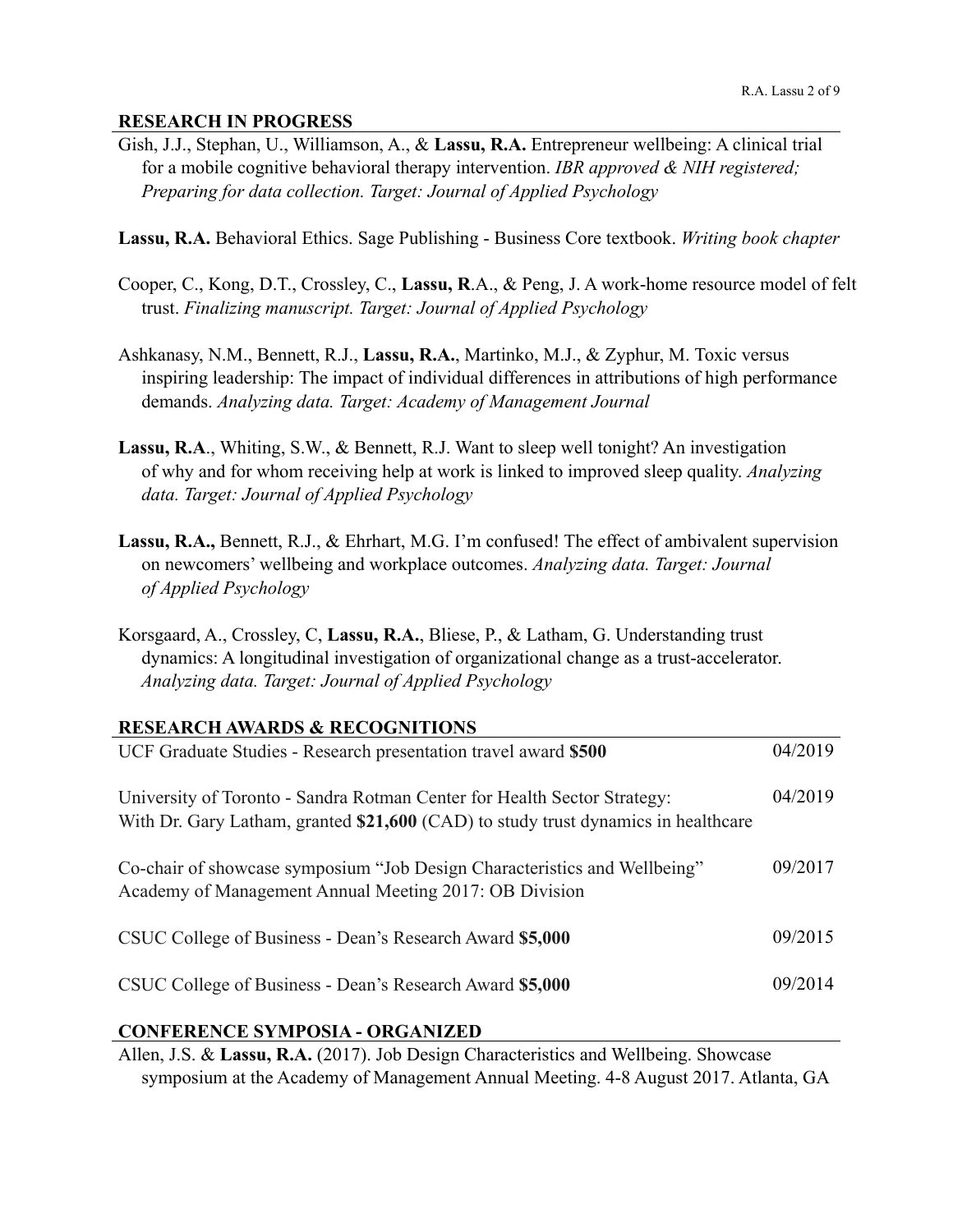## **PROFESSIONAL DEVELOPMENT WORKSHOPS - ORGANIZED**

Nair L.B., Diochon, P.F., **Lassu, R.A.**, Louis, D. (2017). At the interface of research and art: Exploring critical and creative ways of reporting research. Professional Development Workshop at the Academy of Management Annual Meeting. 4-8 August 2017. Atlanta, GA

#### **CONFERENCE PRESENTATIONS** (\*student supervised)

- Lassu, R.A., Nguyen, N<sup>\*</sup>., & Bennett, R.J. (2021). The pressure is on, but how will you react? The effect of performance pressure from the supervisor on deviance and wellbeing. Southern Academy of Management Conference. 2-6 November 2021. New Orleans, LA
- Nguyen, N\*., **Lassu, R.A.,** Bennett, R.J., & Ehrhart, M.G. (2021). I'm confused! The effect of ambivalent supervision on newcomers' wellbeing and workplace outcomes. Western Academy of Management Conference. 21-24 April 2021. Virtual
- Striler, J., **Lassu, R.A**., Bennett, R.J., & Jex, S.M. (2021). Gig worker wellbeing and workplace deviance: The cost of sleep trouble. Society for Industrial and Organizational Psychology Annual Meeting. 15 April - 7 May. Virtual.
- Nakahara, W., DiStaso, M., **Lassu, R.A.**, Ehrhart, M.G., & Whiting, S.W. (2020). Helping type, hostile attribution bias, and state self-esteem at the daily level. Society for Industrial and Organizational Psychology Annual Meeting. 23-25 April 2020. Austin, TX *{cancelled}*
- **Lassu, R.A.**, Whiting, S.W., & Bennett, R.J. (2020). Want to sleep well tonight? An investigation of why and for whom receiving help at work is linked to improved sleep quality. Western Academy of Management Conference. 18-21 March 2020. Waikoloa, HI *{cancelled}*
- Bennett, R.J., **Lassu, R.A**., Ashkanasy, N.M., & Martinko, M.J. (2019). When performance demanding leader behavior is seen as abusive: A daily diary study. Society for Industrial and Organizational Psychology Annual Meeting. 4-6 April 2019. Washington D.C.
- **Lassu, R.A.**, Allen, J.S., & Piccolo, R.F. (2017). Job design and leadership support for social well-being. Academy of Management Annual Meeting. 4-8 August 2017. Atlanta, GA
- **Lassu, R.A.**, Taylor, S.G., Richardson, H.A., Sheridan, S., & Crossley, C. (2017). When and why soliciting employee voice goes wrong. Academy of Management Annual Meeting. 4-8 August 2017. Atlanta, GA
- **Lassu, R.A.**, & Huang, E.J. (2016). Taking action to resolve financial stress to achieve better work outcomes: How millennials search online and offline resources. Western Academy of Management Conference. 9-12 March 2016. Portland, OR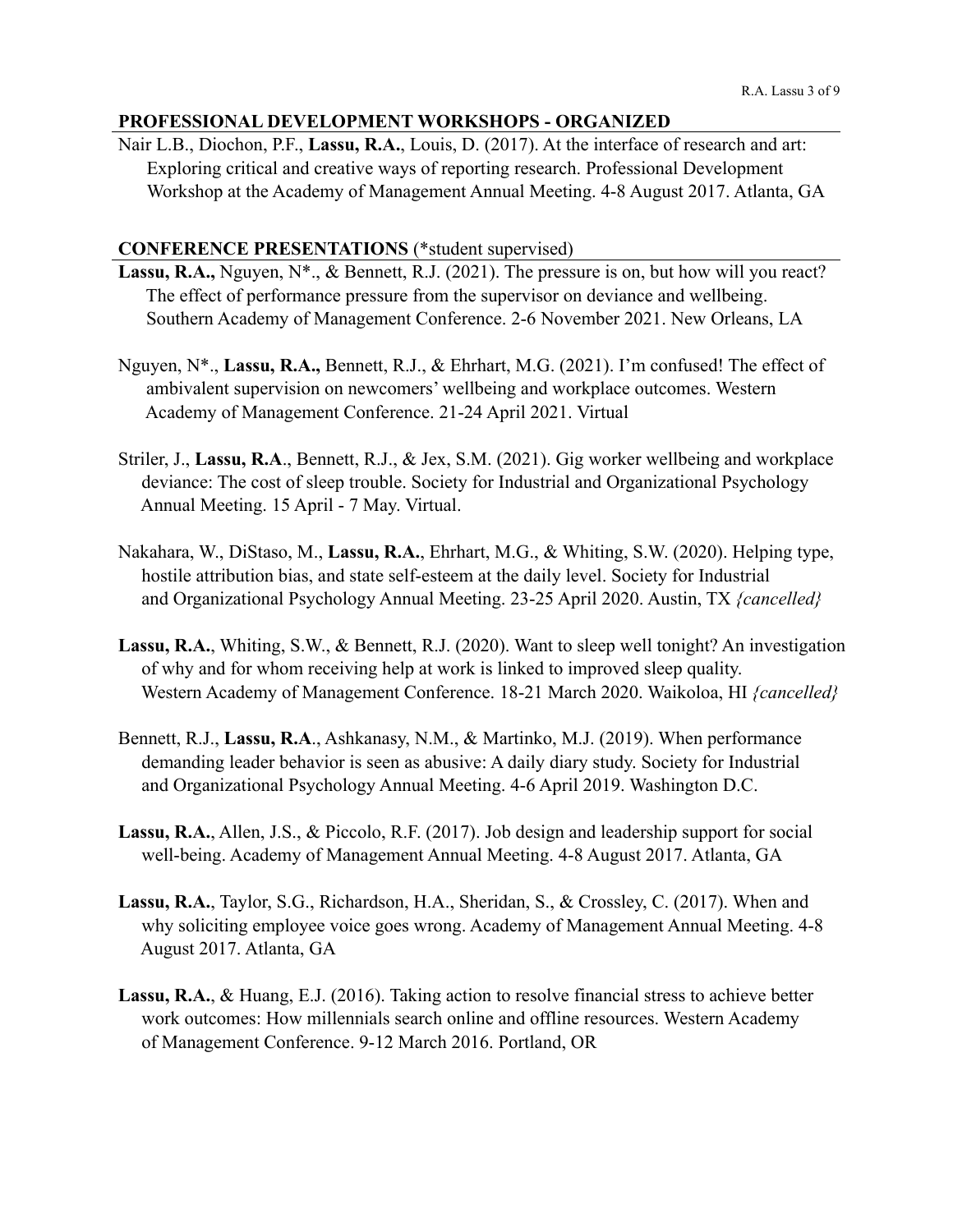## **CONFERENCE PRESENTATIONS CONT.**

- Chan, K.K., Huang, E.J., & **Lassu, R.A**. (2015). Understanding millennials' lack of action to improve their financial health: Implications for educators and employers. Academy of Business Education/ Financial Education Association 2015 Conference. 24-26 September 2015. San Antonio, TX
- **Lassu, R.A.**, & Chan, K.K. (2015). A conceptual model of millennial employee financial well being: Towards decreasing stress, promoting 'optimal health' and improving job performance. Western Academy of Management Conference. 11-14 March 2015. Kauai, HI
- **Lassu, R.A.**, Connor, M. (2012). Health promotion via social media: An exploratory study about the determinants of social media use among healthy people. Medicine 2.0, 5th World Congress on Social Media, Mobile Apps, and Internet/Web 2.0 in Medicine, Health, and Biomedical Research. 15-16 September 2012. Boston, MA, USA.
- **Lassu, R.A.**, Pochon, E., Dragonetti G., Bardus, M. & Suggs, L.S. (2012). USI SMILE: A social marketing campaign aimed at improving the oral hygiene of university students in Ticino, Switzerland. European Social Marketing Association 1st Conference. 26-28 November 2012. Lisbon, Portugal.

## **OTHER WORK** (\*student supervised)

- Yumul, Y.V.\*, Pacheco, A.\*, Lassu, R.A., (2020). Action research with organizations: A 5-step guide for a live participation dashboard with practical suggestions. (Unpublished). University of Central Florida, December 2020. Orlando, FL.
- Schneider S.K\*., **Lassu, R.A.**, (2020). A guide to experience sampling methodology data management. (Unpublished). University of Central Florida, September 2020. Orlando, FL.
- **Lassu, R.A.**, (2011). Does health matter? A study on the use of social media for health. (Unpublished Master's thesis). Università della Svizzera italiana, Lugano, Switzerland, December 2011. Lugano, Switzerland.
- **Lassu, R.A.**, (2008). Mindfulness and its effects on coping, relationship satisfaction, and athletic performance among collegiate athletes. (Unpublished Honors thesis). California State University, Chico, May 2008. Chico, CA.

## **MEDIA ARTICLES ABOUT RESEARCH**

- Nair L.B., Diochon, P.F., **Lassu, R.A.**, Louis, D. (2018, May). The role of creative mediums in enhancing management research representation. *Business and Management Ink. Sage Pub.*
- Nair L.B., Diochon, P.F., **Lassu, R.A.**, Louis, D. (2017, October). That happened in Atlanta! A CMS sponsored workshop on critical and creative ways of representing research. *Critical Management Studies Division: AOM, Quarterly Newsletter*, 12-13.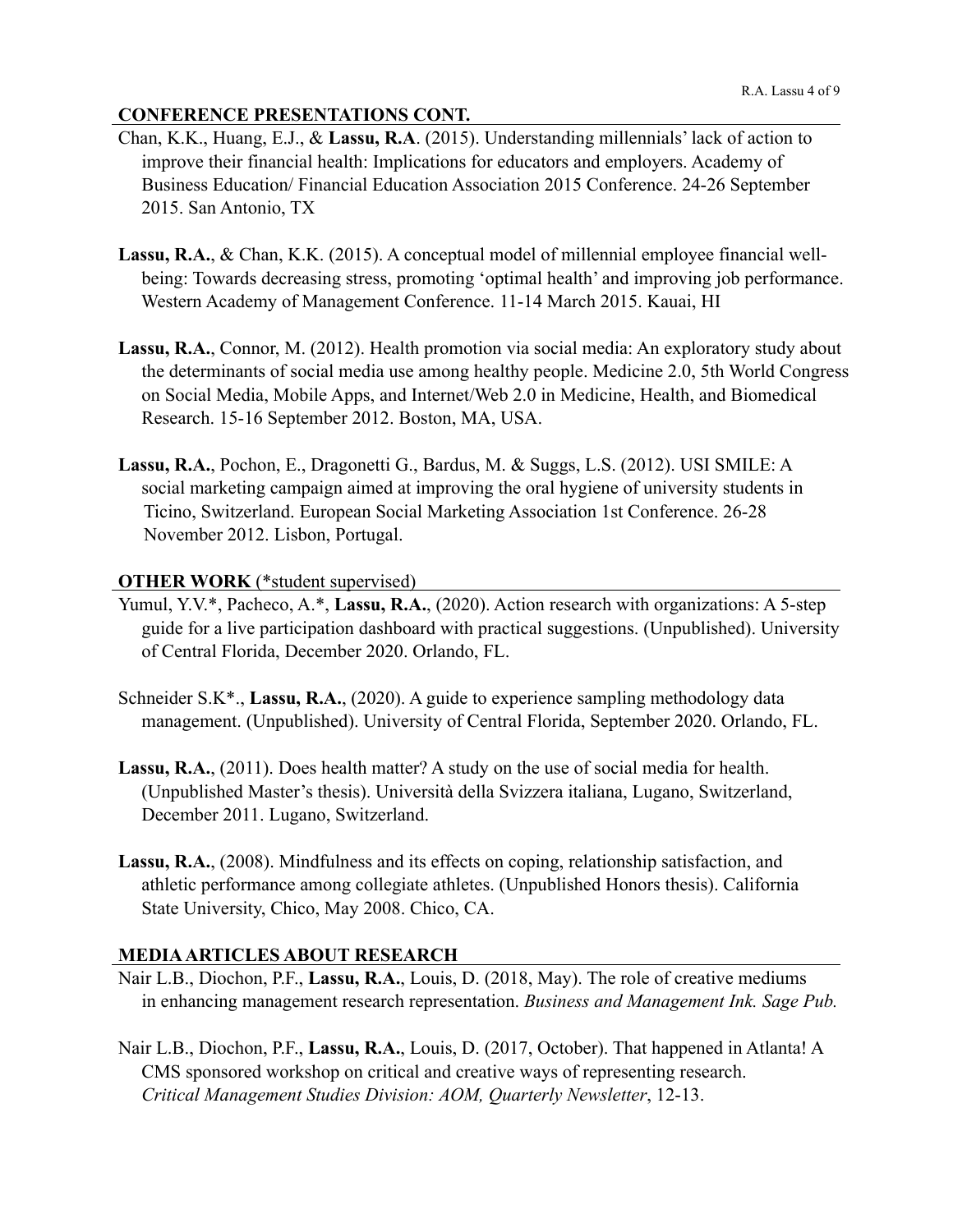#### **TEACHING INTERESTS**

OB, Leadership, Management, HR, Entrepreneurship, Leadership Communication, Ethics

### **TEACHING APPOINTMENTS**

| Visiting Assistant Professor of OB - Pepperdine University | $08/2021$ -present |
|------------------------------------------------------------|--------------------|
| <b>Instructor</b> - University of Central Florida          | 09/2016-08/2021    |
| <b>Lecturer</b> - California State University, Chico       | 09/2012-05/2016    |

## **COURSES TAUGHT (LEAD INSTRUCTOR)**

| Pepperdine University - Seaver College - Business Administration Division | Malibu, CA  |
|---------------------------------------------------------------------------|-------------|
| • Organizational Behavior (BA 366): 3 sections                            | Fall 2021   |
|                                                                           |             |
| University of Central Florida - Department of Management                  | Orlando, FL |
| • Leadership Development (MAN 4143): 1 section                            | Fall 2019   |
| • Organizations: Theory & Behavior (MAN 4240, Co-instructor): 2 sections  | Fall 2018   |
|                                                                           |             |
| California State University, Chico - Department of Management             | Chico, CA   |
| • Business Communication (BADM 300): 4 sections                           | Spring 2016 |
| • Business Communication (BADM 300): 4 sections                           | Fall 2015   |
| • Business Communication (BADM 300): 4 sections                           | Spring 2015 |
| • Business Communication (BADM 300): 4 sections                           | Fall 2014   |
| • Business Communication (BADM 300): 2 sections                           | Spring 2014 |
| • Business Communication (BADM 300): 3 sections; (1 section live virtual) | Fall 2013   |
| • Business Communication (BADM 300): 4 sections; (1 section live virtual) | Spring 2013 |
| • Business Communication (BADM 300): 1 section                            | Fall 2012   |

## **COURSES ASSISTED (SELECTED GTA & LAB INSTRUCTOR ROLES)**

| University of Central Florida - Department of Management          | Orlando, FL |
|-------------------------------------------------------------------|-------------|
| • Strategic Management Lab (MAN 4720): 2 sections (live virtual)  | Spring 2021 |
| • Conflict Resolution & Negotiation (MAN 6448): 3 MBA sections    | Spring 2020 |
| • Management of Organizations (MAN 3025): 3 section               | Summer 2019 |
| • Organizational Behavior & Development (MAN 6245): 1 MBA section | Spring 2019 |

#### **TEACHING AWARDS & MEDIA MENTIONS OF TEACHING ACTIVITIES Advisor to UCF Capstone Case Competition Runner-up:** 70 student teams compete; top 3 present a strategic analysis to executives (client: Fairwinds Credit Union) 06/2021

| Advisor to UCF Capstone Case Competition Winner: 180 teams (client: Verizon) 05/2017 |  |
|--------------------------------------------------------------------------------------|--|
|--------------------------------------------------------------------------------------|--|

**Excellence in Teaching Award:** National Society of Leadership & Success 05/2016

**"C-DECK Consulting Takes Top Honors at Great Capstone Case Competition".**  05/2017 UCF College of Business Newsletter [\(Link Here\)](https://business.ucf.edu/c-deck-consulting-takes-top-honorsat-great-capstone-case-competition/)

| "Summer Travel Yields Rich Returns for Business Students". Inside Chico State | 10/2014 |
|-------------------------------------------------------------------------------|---------|
| Magazine (Link Here)                                                          |         |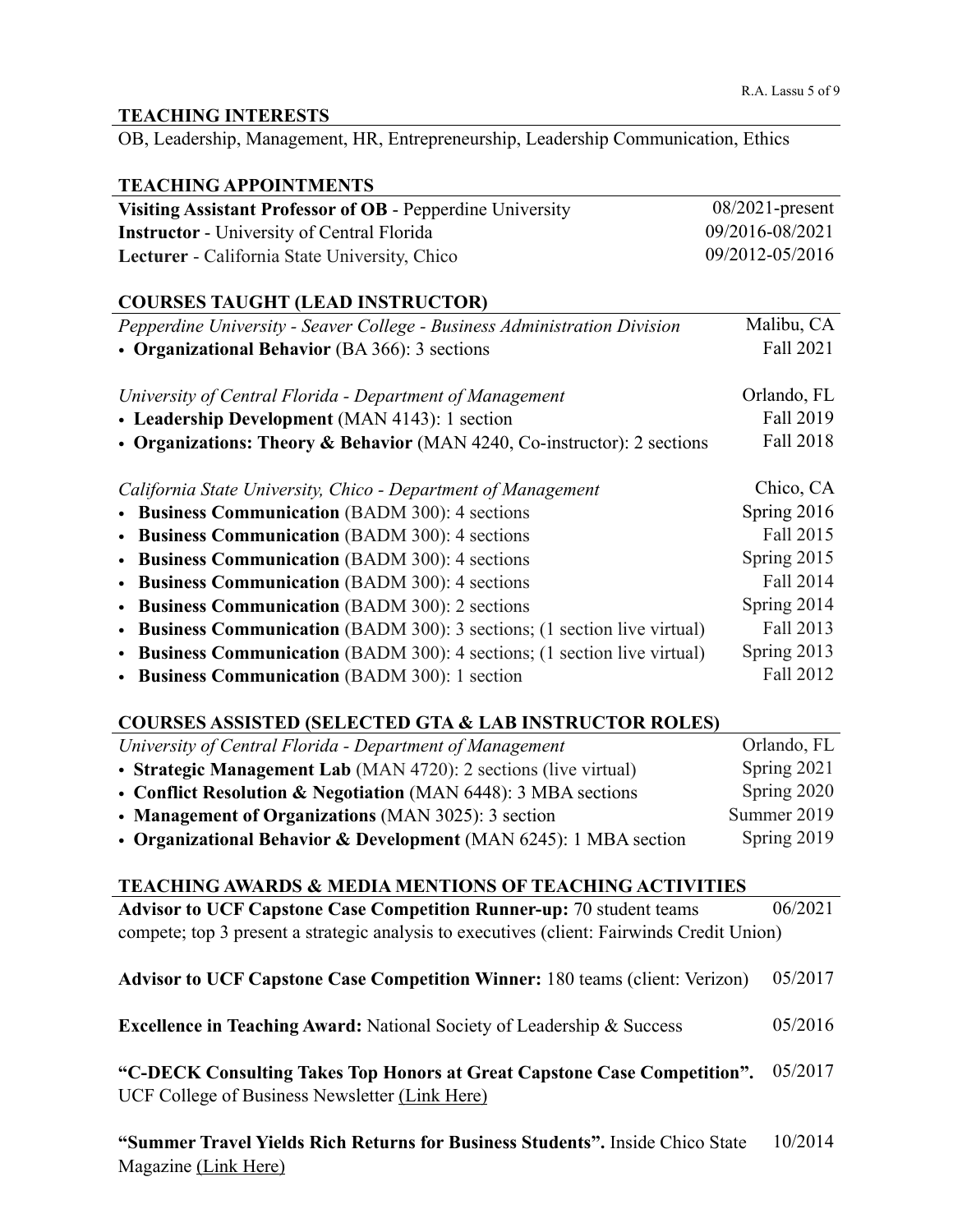| <b>SERVICE - EDITORIAL</b>                                                      |                    |
|---------------------------------------------------------------------------------|--------------------|
| <b>Ad-hoc Journal Reviewer</b>                                                  |                    |
| <b>Journal of Management Inquiry</b>                                            | 2017-present       |
|                                                                                 |                    |
| Conference Reviewer                                                             |                    |
| <b>Academy of Management Annual Meeting, OB Track</b>                           | 2016-present       |
| Western Academy of Management Conference, OB/HR Track                           | 2014-present       |
|                                                                                 |                    |
| Textbook Reviewer                                                               |                    |
|                                                                                 |                    |
| <b>Pearson Education - Business Communication</b>                               | 08/2015            |
| McGraw-Hill/Irvin - Business Communication                                      | 02/2014            |
| <b>SERVICE - ACADEMY &amp; UNIVERSITY</b>                                       |                    |
| Pepperdine University                                                           |                    |
| <b>Facilitator for Seaver 200: Faith &amp; Business track (6 sessions)</b>      | 09/2021-11/2021    |
|                                                                                 |                    |
| Academy of Management (AOM) & Western Academy of Management (WAM)               |                    |
| WAM Track Chair (Communication): 2022 Conference <i>{upcoming}</i>              | 04/2022            |
|                                                                                 | 04/2021            |
| WAM Track Chair (Relationships/connection): 2021 Conference                     |                    |
| AOM OB Division New Ph.D. Student Mentor: Recurring group meeting               | $05/2021$ -present |
| <b>AOM OB Division Student Ambassador: Annual Meeting</b>                       | 08/2018            |
|                                                                                 |                    |
| University of Central Florida                                                   |                    |
| <b>Semifinals Judge:</b> Capstone Case Competition (client: Office Depot)       | 12/2020            |
| Ph.D. student recruiting: Assistance with class of 2023 on-campus visits        | 02/2018            |
|                                                                                 |                    |
| California State University, Chico                                              |                    |
| Faculty Mentor: Delta Sigma Pi Co-ed International Business Fraternity          | 2014-2016          |
| Faculty Mentor: "Business Etiquette Dinner" event by CSUC Career Center         | 03/2016            |
| Faculty Mentor: "Wildcat Welcome" freshman orientation at CSUC                  | 08/2013            |
|                                                                                 |                    |
| <b>SERVICE - COMMUNITY</b>                                                      |                    |
| Hands on Orlando: Volunteering with seniors in a rehab center & nursing home    | 08/2019            |
| <b>Project Backpack:</b> Summit Church back to school backpack drive            | 08/2019            |
| <b>Camp Fire Fundraiser:</b> Online fundraiser for family who lost home in fire | 11/2018            |
| Serve Saturday: Community service day for Orlando families in need              | 05/2016            |
| <b>Church Volunteer:</b> Welcome team for Sunday service                        | 05-07/2016         |
| <b>Boys and Girls Club:</b> Coordinated fundraiser for \$1,000 & volunteer day  | 05/2015            |
| Csipkebokor Kindergarten, Hungary: Coordinated fundraiser for \$1,500           | 06/2014            |
| Csipkebokor Kindergarten: Organized volunteers for zoo day for 100 kids         |                    |
| Walk for Water Fundraiser: Ran educational booth                                | 04/2013            |
| Give Kids a Smile: Helped with a free dental care day for uninsured kids        | 02/2012            |
| <b>StraLugano Fundraiser:</b> 5K for multiple health charities in Switzerland   | 09/2011            |
| <b>StraLugano Fundraiser:</b> 5K for multiple health charities in Switzerland   | 09/2010            |
| Alzheimer's Association Memory Walk: Sponsor & participant                      | 10/2008            |
| Napa State (Psychiatric) Hospital: Volunteered with incarcerated patients       | 04/2008            |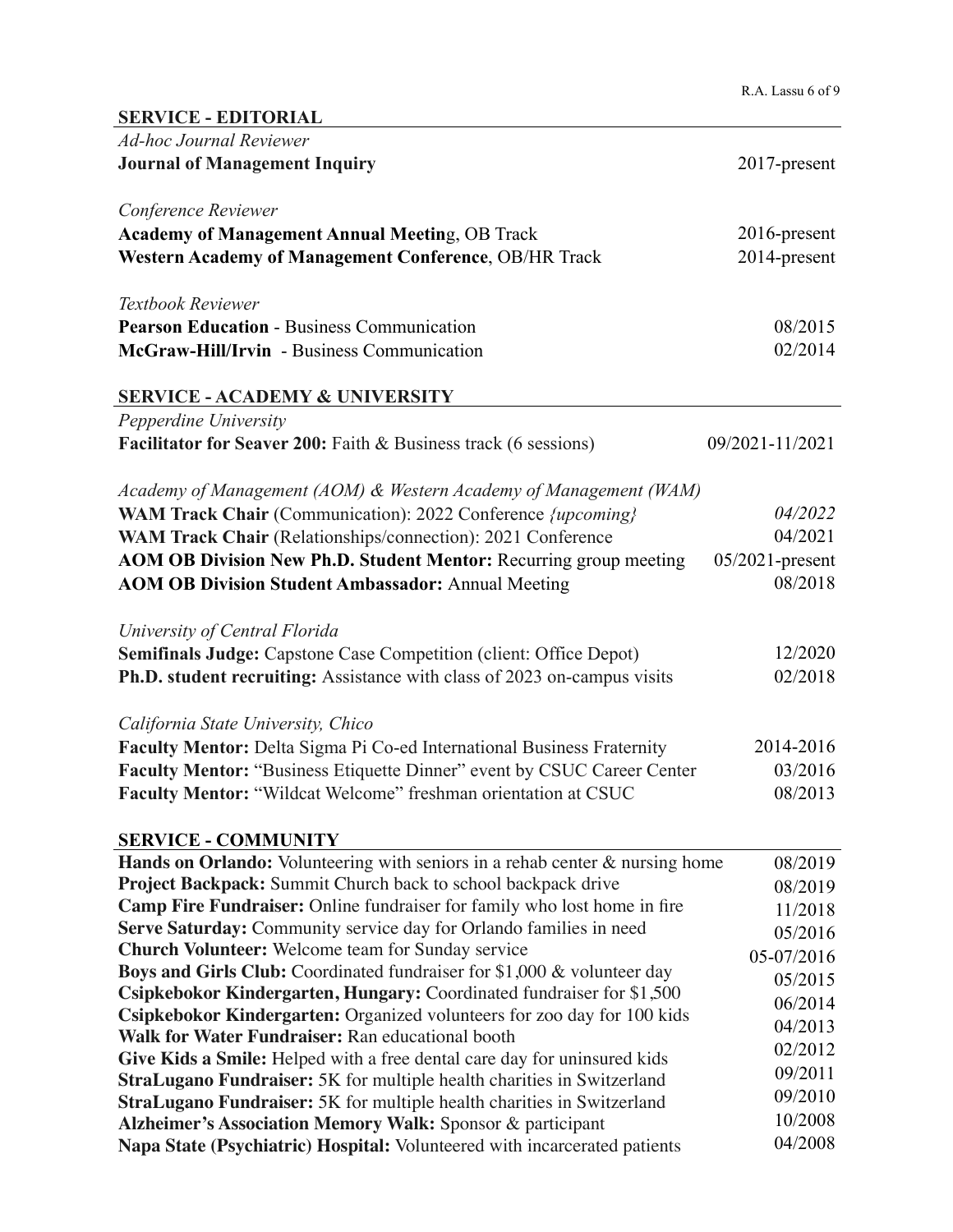## **PROFESSIONAL DEVELOPMENT**

| Ph.D. Student Consortia                                                     |                        |
|-----------------------------------------------------------------------------|------------------------|
| Society for Industrial & Organizational Psychology                          | 2020, 2019             |
| <b>First International Network on Trust</b>                                 | 2019                   |
| <b>Western Academy of Management</b>                                        | 2014, 2015, 2016       |
|                                                                             |                        |
| Statistics Courses & Other Certifications                                   |                        |
| University of Michigan: Four-week statistics course                         | 2016                   |
| Edward Tufte - Visualizing Quantitative Information: One-day course         | 2014                   |
| Diploma in Teaching English as a Foreign Language: Bridge-Linguatec Inc.    | 2010                   |
| <b>Business Ethics Scholar Certificate: CSUC College of Business</b>        | 2008                   |
| Management Conference Participation                                         |                        |
| <b>Academy of Management: Annual Meeting</b>                                | 2019, 2018, 2017, 2015 |
| Society for Industrial & Organizational Psychology: Annual Meeting          | 2019                   |
| First International Network on Trust: Annual Meeting                        | 2019                   |
| Western Academy of Management: Annual Meeting                               | 2014, 2015, 2016       |
|                                                                             |                        |
| Other Conference Participation                                              |                        |
| Sir Ken Robinson (TED Talk): Presentation at CSUC                           | 2016                   |
| <b>University of Michigan: Positive Business Conference</b>                 | 2015                   |
| <b>Collaborative Leadership Lab: Swissnex San Francisco</b>                 | 2015                   |
| Medicine 2.0 World Congress: Conference on innovation in health research    | 2012                   |
| HealthCamp Boston: Workshop on healthcare engagement                        | 2012                   |
| "Gimme My Damn Data": Participatory medicine conference in Switzerland      | 2011                   |
| Mindfulness Based Stress Reduction Workshop: Session by Jon Kabat-Zinn      | 2009                   |
|                                                                             |                        |
| <b>SCHOLARSHIPS &amp; OTHER AWARDS</b>                                      |                        |
| Writing Award: Mayo Clinic's Social Media Summit Essay Contest Finalist     | 09/2011                |
| Academic Scholarship: Best Student in the Master of "Communication,         | 11/2010                |
| Management & Health" at Università della Svizzera Italiana (\$4,000)        |                        |
| Public Speaking Competition, 1st Place: Università della Svizzera italiana  | 11/2010                |
| Academic Scholarship: "Top Master's Applicant" at USI (\$4,000)             | 09/2009                |
| Athletic Award: NCAA DII CA Collegiate Athletic Association Championships   | 2005-2008              |
| 2008-2nd; 2007-2nd; 2006-3rd; 2005-2nd, CSUC Track & Field Team (polevault) |                        |
| Academic Scholarship: CSUC Business Resource Center (\$2,000)               | 02/2008                |
| Athletic/Academic Award: NCAA DII All-Academic Athlete: CSUC                | 2004-2008              |
|                                                                             |                        |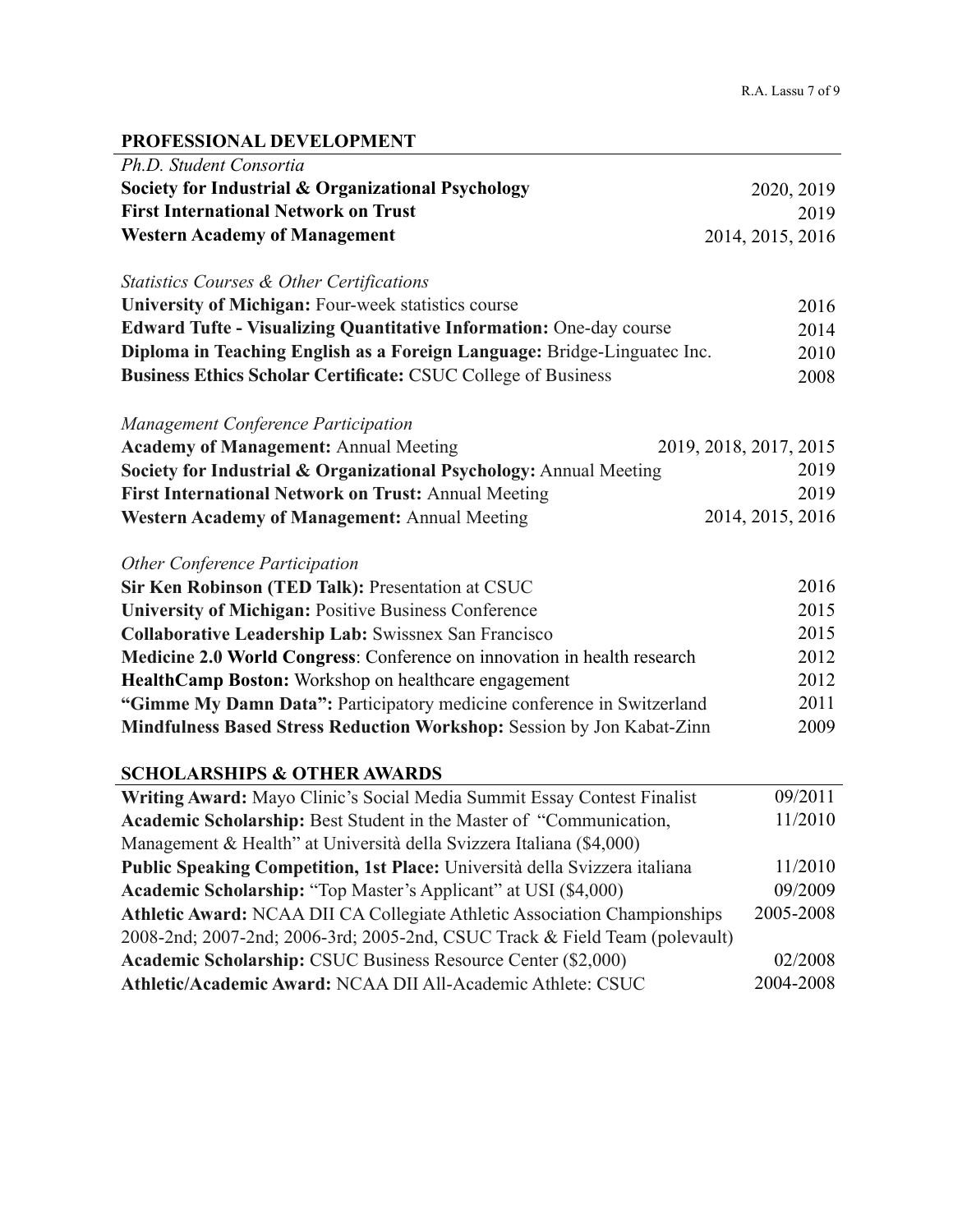R.A. Lassu 8 of 9

| PROFESSIONAL EXPERIENCE                                                                                                                                            |                      |
|--------------------------------------------------------------------------------------------------------------------------------------------------------------------|----------------------|
| <b>Communication Manager</b>                                                                                                                                       | Redding, CA          |
| <b>Gentle Touch Dentistry</b>                                                                                                                                      | 01/2010-08/2021      |
| <b>Professional Development Coach</b>                                                                                                                              | Chico, CA            |
| www.rekaannalassu.com                                                                                                                                              | 12/2012-09/2016      |
| <b>Project Coordinator: Sustainability Certification</b>                                                                                                           | Chico, CA            |
| California State University, Chico - Department of Management                                                                                                      | 10/2012-01/2013      |
| <b>Leadership Development Program Manager</b>                                                                                                                      | Chico, CA            |
| Expeditions to Planet Earth - Leadership training via purposeful travel (e.g.,                                                                                     | 09/2013-09/2016      |
| Italy, Spain, NYC), business visits (e.g., Tesla, EY), cultural immersion, & service                                                                               |                      |
| <b>TEDxChico Organizing Team Member &amp; Speaker Coach</b>                                                                                                        | Chico, CA            |
| TEDxChico                                                                                                                                                          | 12/2012-09/2016      |
| <b>Development Coordinator/Communication Associate</b>                                                                                                             | Chico, CA            |
| IlluminAid - "Train the trainer" technology workshops for: Save the Children 01/2013-01/2014<br>(Mozambique), Global Communities (Rwanda), World Vision (Ethiopia) |                      |
| <b>Administrative Assistant &amp; Interpreter</b>                                                                                                                  | Budapest, Hungary    |
| Degremont (Suez Environment) - Electrical engineering team for the Living<br>Danube, European Union-funded sustainability project                                  | 11/2008-04/2009      |
| <b>Fundraising Leader: College of Business</b>                                                                                                                     | Chico, CA            |
| Research Foundation - California State University, Chico                                                                                                           | 10/2005-02/2006      |
| <b>INVITED TALKS</b>                                                                                                                                               |                      |
| "Leadership & Faith" Pepperdine University - Faith & Business track for                                                                                            | Malibu, CA           |
| Seaver 200 hosted by the Business Administration Division                                                                                                          | 10/2021              |
| "Action Research: Investigating Wellbeing in Organizations" Research Talk                                                                                          | NYC, NY              |
| hosted by Swissnex, Swiss National Science Foundation, and USI                                                                                                     | 11/2018              |
| "Multicultural Interactions: Six Tips for Professional Success Abroad"                                                                                             | Chico, CA            |
| Delta Sigma Pi Co-Ed International Business Fraternity (DSP) at CSUC                                                                                               | 03/2016              |
| "Professional Use of Social Media" Delta Sigma Pi Co-Ed International<br>Business Fraternity (DSP) at CSUC                                                         | Chico, CA<br>11/2014 |